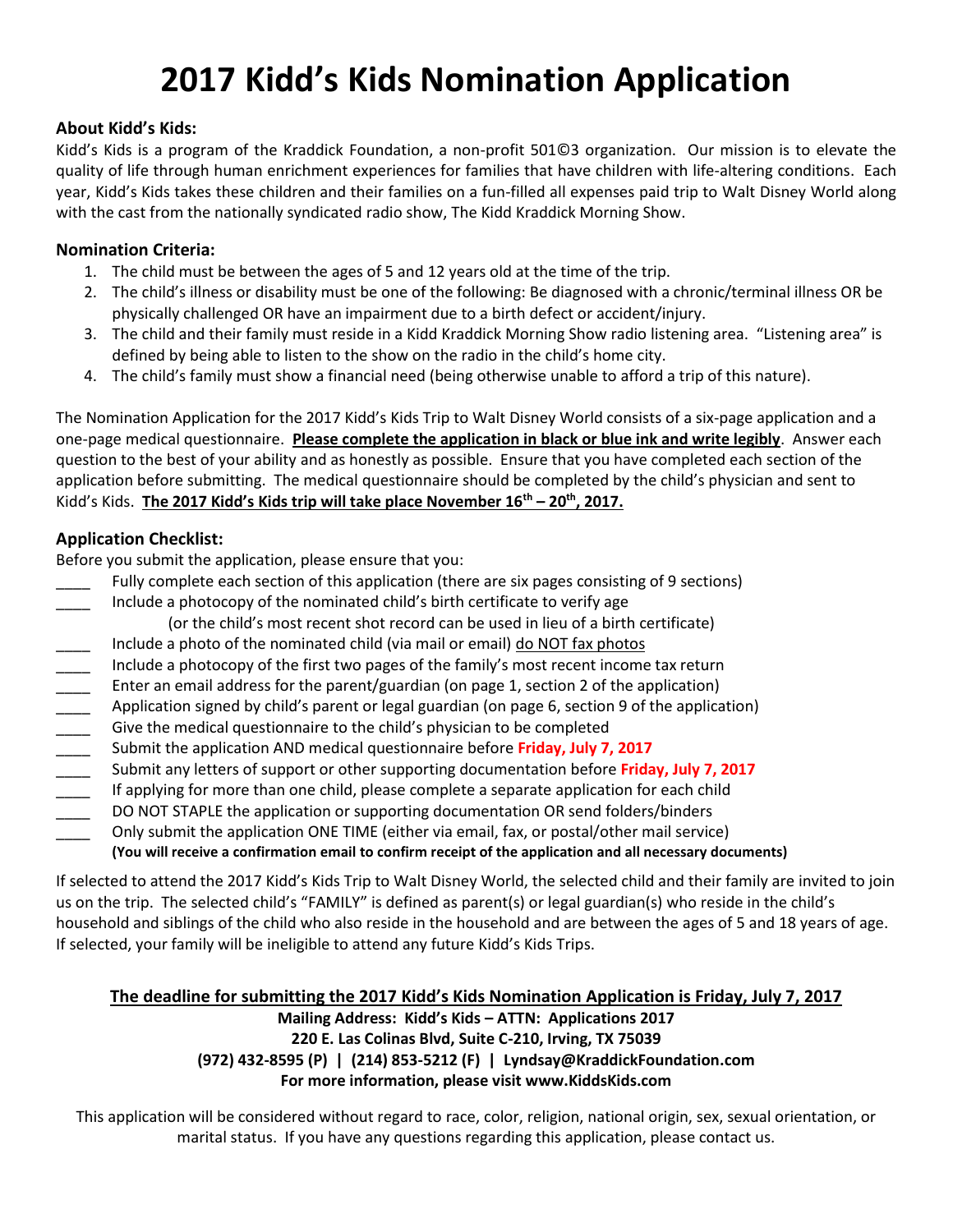

# **Kidd's Kids 2017 Nomination Application**

(Confidential)

| Please Tell Us:       |                                                                                                               |             |                                                                                                                         |                                                                                                                        |
|-----------------------|---------------------------------------------------------------------------------------------------------------|-------------|-------------------------------------------------------------------------------------------------------------------------|------------------------------------------------------------------------------------------------------------------------|
|                       |                                                                                                               |             |                                                                                                                         |                                                                                                                        |
|                       | What market/city is the Kidd Kraddick Morning Show heard on in your area? ________________________            |             |                                                                                                                         |                                                                                                                        |
|                       |                                                                                                               |             |                                                                                                                         |                                                                                                                        |
|                       | Section I: Nominated Child's Information                                                                      |             |                                                                                                                         |                                                                                                                        |
| Name of child:        |                                                                                                               |             | <u> 1989 - Johann John Stoff, deutscher Stoff und der Stoff und der Stoff und der Stoff und der Stoff und der Stoff</u> |                                                                                                                        |
| Address of child:     | <b>Street Address</b>                                                                                         |             | Apt#                                                                                                                    | City/State/Zip Code                                                                                                    |
| Sex of the Child:     | <b>Female</b>                                                                                                 | Male        |                                                                                                                         |                                                                                                                        |
| Birthdate:            | Month/Day/Year                                                                                                | Age         | <b>Grade Level</b>                                                                                                      | <b>Developmental Age</b>                                                                                               |
|                       | (Attach a copy of the nominated child's birth certificate or most recent shot record to show proof of age)    |             |                                                                                                                         |                                                                                                                        |
|                       | Section 2: Parent or Legal Guardian's Information                                                             |             |                                                                                                                         |                                                                                                                        |
|                       | Name of Parent/guardian completing application:                                                               |             | <u> 1990 - Johann John Stone, mars et al. (1991)</u>                                                                    |                                                                                                                        |
|                       |                                                                                                               |             |                                                                                                                         | Relationship to applicant: ______ Mother __________Father _______Legal Guardian _______ Other, Specify: ______________ |
| Address:              | <b>Street Address</b>                                                                                         | Apt#        |                                                                                                                         | <b>City/State/Zip Code</b>                                                                                             |
| Phone Numbers: ______ |                                                                                                               |             |                                                                                                                         |                                                                                                                        |
|                       | <b>Cell</b>                                                                                                   | <b>Work</b> |                                                                                                                         | Home                                                                                                                   |
|                       | Email Address (you will receive a confirmation email once your application has been processed by Kidd's Kids) |             |                                                                                                                         |                                                                                                                        |
|                       | The nominated child currently resides with: Parent(s): _____ Both ____Mother ____ Father                      |             |                                                                                                                         |                                                                                                                        |
|                       |                                                                                                               |             |                                                                                                                         | Legal Guardian(s) _____ Other Relative: ________________                                                               |

*(Please ensure that a parent or guardian signs the last page of this application)*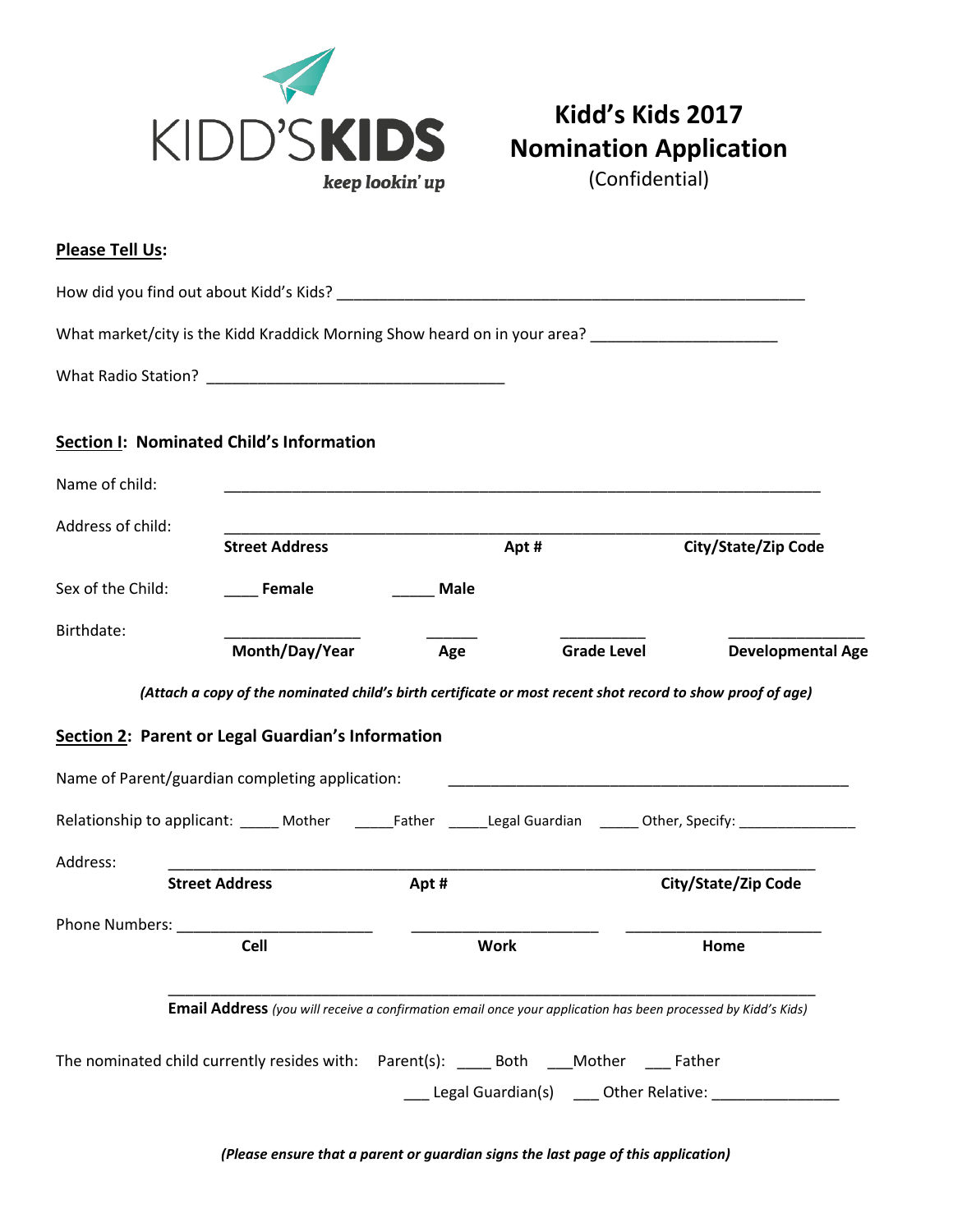# *CONFIDENTIAL KIDD'S KIDS APPLICATION*

*Page 2 of 6*

#### **Section 3: Family Member Information**

Please list all "Family Members" who live in the same household with the nominated child and their relationship to the child. "Family Members" are defined as the child's parent(s)/legal guardian(s) and siblings (between the ages of 5 and 18 years of age) who currently reside in the child's household. **Only those "Family Members" that are eligible and listed below on this form will be invited to attend the trip, if the child is selected**. All sections for each "Family Member" must be complete (Full legal name, relationship, age, and date of birth). Add additional family members as needed. All family members, over the age or 18 years of age must have a US Government issued ID in order to attend the trip.

| <b>Full Legal Name (First, Middle, Last)</b>             | <b>Relationship To Child</b>                                                                                       | Age | Date of Birth<br>(month/day/year) |
|----------------------------------------------------------|--------------------------------------------------------------------------------------------------------------------|-----|-----------------------------------|
|                                                          | Nominated Child (Self)                                                                                             |     |                                   |
| <u> 1989 - Johann John Stone, mars eta biztanleria (</u> | Parent/Guardian #1 (_____________)                                                                                 |     |                                   |
|                                                          | Parent/Guardian #2 (______________)                                                                                |     |                                   |
|                                                          | Sibling #1 (Sister)(Brother)(Other ___)                                                                            |     |                                   |
|                                                          | Sibling #2 (Sister)(Brother)(Other ___)                                                                            |     |                                   |
|                                                          | Sibling #3 (Sister)(Brother)(Other ___)                                                                            |     |                                   |
| <b>Section 4: Medical Information</b>                    |                                                                                                                    |     |                                   |
|                                                          |                                                                                                                    |     |                                   |
|                                                          | Please give us a short description of the medical treatment or attention your child is currently receiving: ______ |     |                                   |

\_\_\_\_\_\_\_\_\_\_\_\_\_\_\_\_\_\_\_\_\_\_\_\_\_\_\_\_\_\_\_\_\_\_\_\_\_\_\_\_\_\_\_\_\_\_\_\_\_\_\_\_\_\_\_\_\_\_\_\_\_\_\_\_\_\_\_\_\_\_\_\_\_\_\_\_\_\_\_\_\_\_\_\_\_\_\_\_\_\_\_\_\_\_\_\_

\_\_\_\_\_\_\_\_\_\_\_\_\_\_\_\_\_\_\_\_\_\_\_\_\_\_\_\_\_\_\_\_\_\_\_\_\_\_\_\_\_\_\_\_\_\_\_\_\_\_\_\_\_\_\_\_\_\_\_\_\_\_\_\_\_\_\_\_\_\_\_\_\_\_\_\_\_\_\_\_\_\_\_\_\_\_\_\_\_\_\_\_\_\_\_\_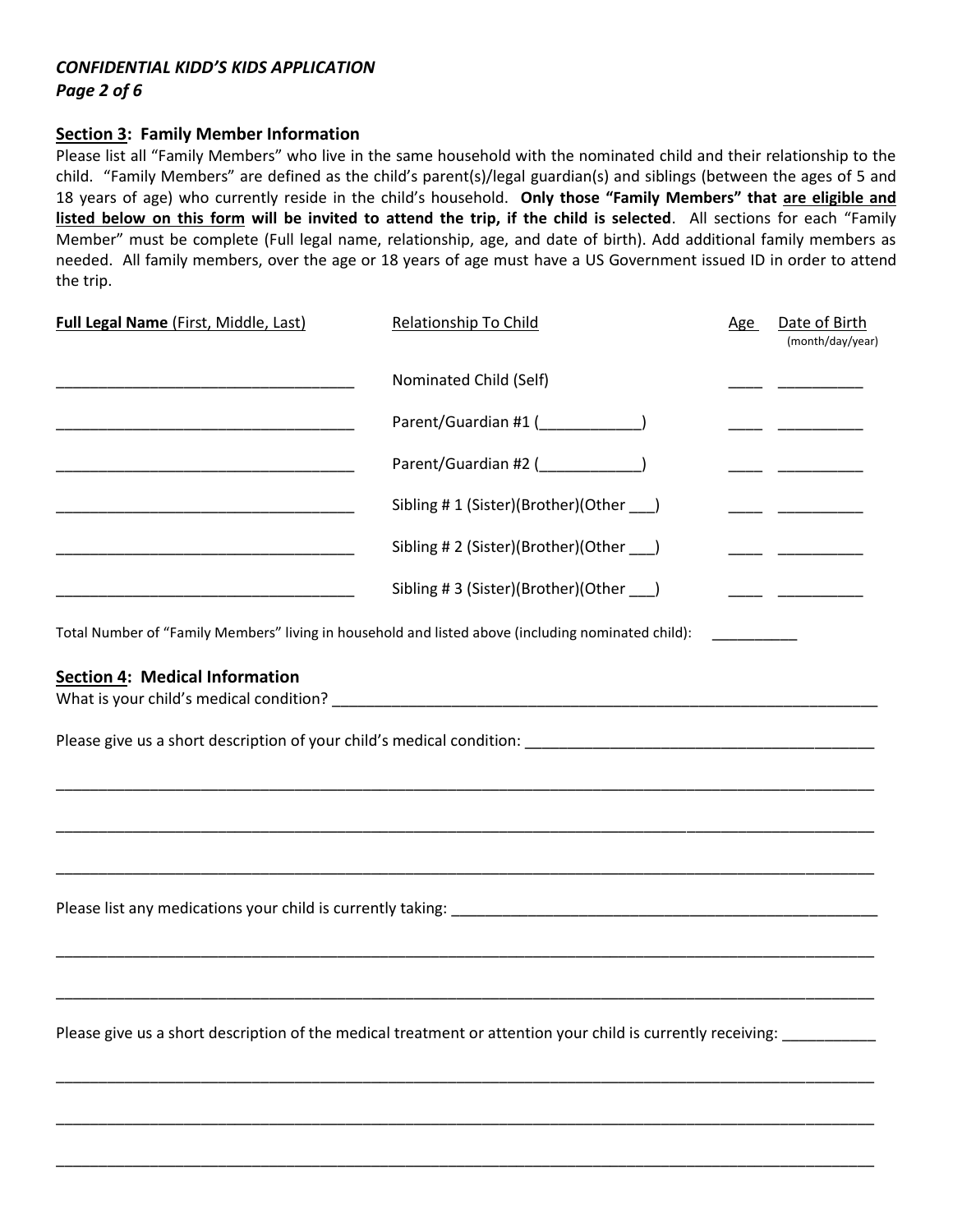## *CONFIDENTIAL KIDD'S KIDS APPLICATION Page 3 of 6*

| Does your child have any travel restrictions? ______Yes ________ No                                                                                                                                         |
|-------------------------------------------------------------------------------------------------------------------------------------------------------------------------------------------------------------|
|                                                                                                                                                                                                             |
| Does your child utilize a wheelchair? _______ Yes _______ No                                                                                                                                                |
| If yes, they use it: ______ all of the time ______ on occasion ______ only for distance                                                                                                                     |
| If your child uses a wheelchair for distance (or when they get tired), can they use a wheelchair that is<br>provided at the hotel or parks without bringing the wheelchair on the trip? _____ Yes ______ No |
| Will you bring your child's wheelchair on the trip? _____Yes __________No                                                                                                                                   |
| If you are bringing your child's wheelchair on the trip, is it _____ Manual or _______ Electric?                                                                                                            |
| Will your child require a wheelchair accessible room at the hotel? ______ Yes ________ No                                                                                                                   |
| Does your child require other special medical equipment for their care or comfort? _____ Yes ______ No                                                                                                      |
|                                                                                                                                                                                                             |
| Will your child require the use of oxygen while on the trip (hotels/parks)? _____ Yes _______ No                                                                                                            |
| Will your child require oxygen on the plane while in flight? _____ Yes _______ No                                                                                                                           |
|                                                                                                                                                                                                             |
| Does your child require a 24-Hour nurse/caregiver that is a non-family member? _____Yes ____<br>No                                                                                                          |
| If yes, will you need this 24-hour nurse/caregiver on this trip with you? ______ Yes<br>No                                                                                                                  |
|                                                                                                                                                                                                             |
| Other than the applicant, are there any immediate family members, residing in the same household as the                                                                                                     |
| Child, who have an illness or disability? ______ Yes ______ No lf yes, please list name, relationship, and illness:                                                                                         |
| <b>Illness/Disability</b><br>Relationship<br><b>Care Needed</b><br>Name                                                                                                                                     |
|                                                                                                                                                                                                             |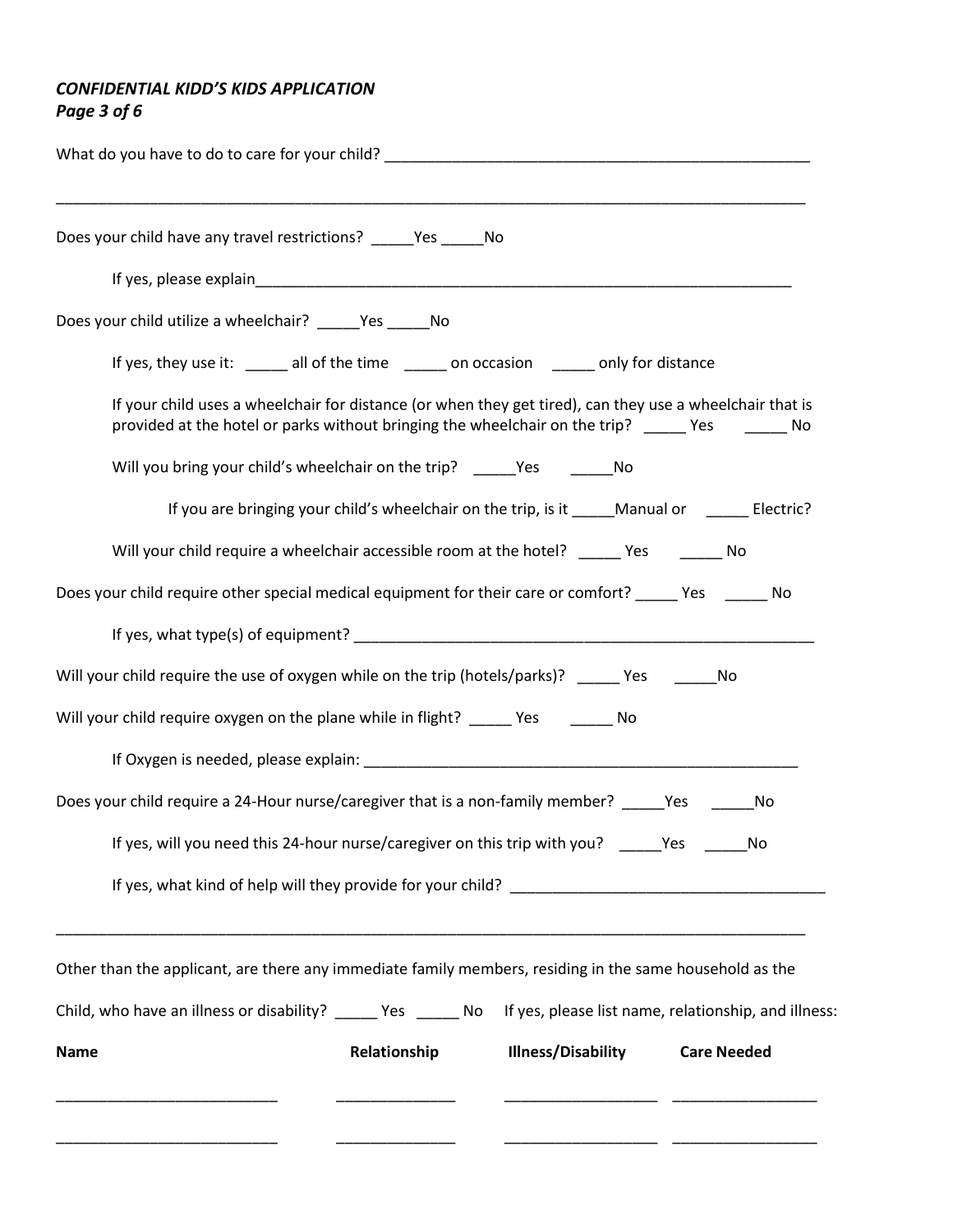#### *CONFIDENTIAL KIDD'S KIDS APPLICATION Page 4 of 6*

| Names of other doctors, nurses or child life specialists who regularly see your child: |                                                                                      |  |       |  |
|----------------------------------------------------------------------------------------|--------------------------------------------------------------------------------------|--|-------|--|
| Name<br><u> 1980 - Johann Barnett, fransk politik (f. 1980)</u>                        | Position                                                                             |  | Phone |  |
| <b>Section 5: Employment and Income Information</b>                                    |                                                                                      |  |       |  |
|                                                                                        |                                                                                      |  |       |  |
|                                                                                        |                                                                                      |  |       |  |
|                                                                                        |                                                                                      |  |       |  |
|                                                                                        |                                                                                      |  |       |  |
|                                                                                        |                                                                                      |  |       |  |
|                                                                                        |                                                                                      |  |       |  |
|                                                                                        |                                                                                      |  |       |  |
|                                                                                        |                                                                                      |  |       |  |
| Annual Household Income:                                                               | (Please attach a copy of the first two pages of the family's most recent tax return) |  |       |  |
| Section 6: Insurance Information                                                       |                                                                                      |  |       |  |
|                                                                                        |                                                                                      |  |       |  |
|                                                                                        |                                                                                      |  |       |  |
| Does your child have medical insurance? ______ Yes _______ No                          |                                                                                      |  |       |  |
|                                                                                        |                                                                                      |  |       |  |
|                                                                                        |                                                                                      |  |       |  |
| Does Medicaid cover the child? _______ Yes                                             | No                                                                                   |  |       |  |
| Does the child receive any disability payments?                                        | Yes<br>No                                                                            |  |       |  |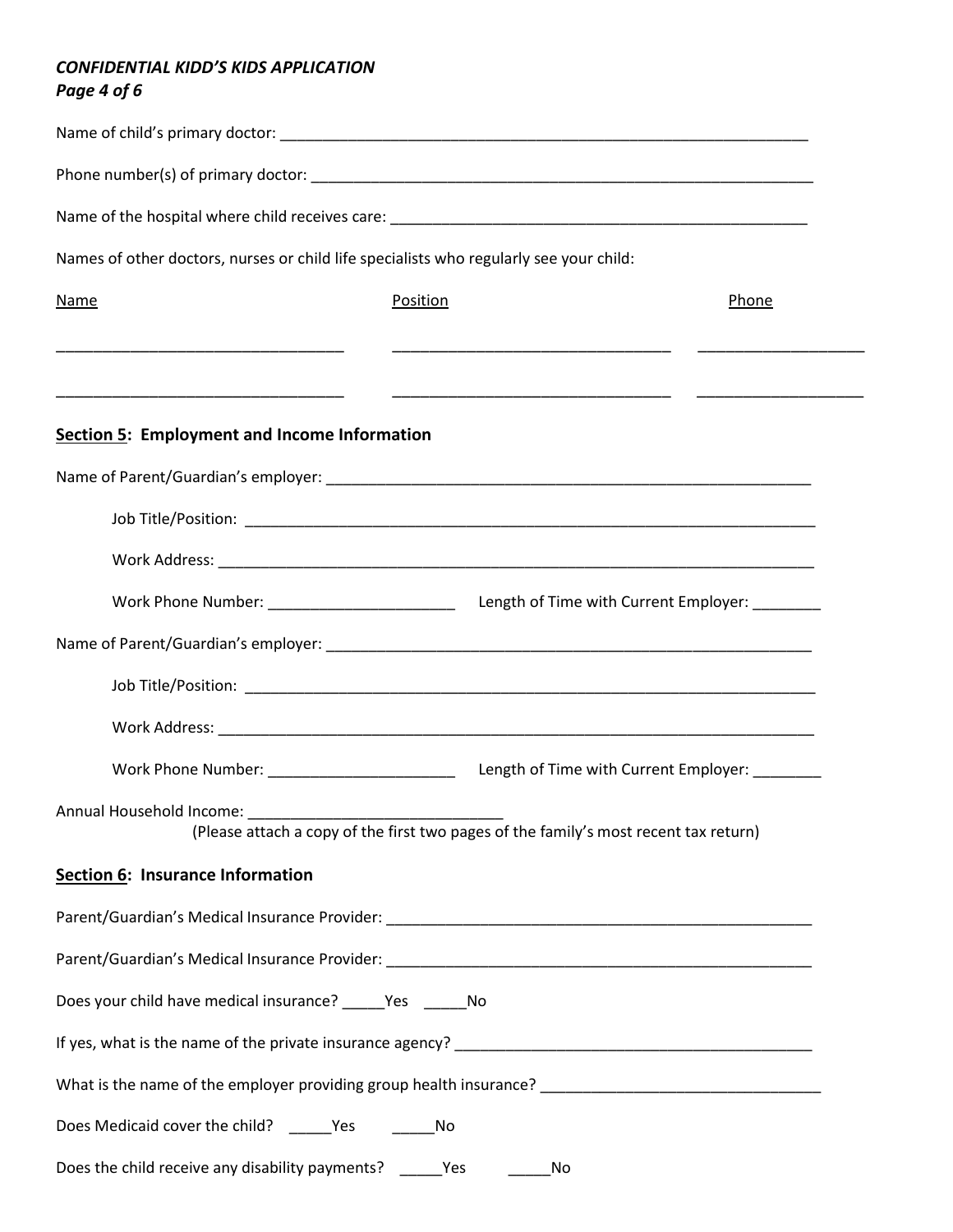## *CONFIDENTIAL KIDD'S KIDS APPLICATION Page 5 of 6*

| <b>Section 7: Other Trips/Wish Granting Organizations Information</b>                                                                                                                                                            |
|----------------------------------------------------------------------------------------------------------------------------------------------------------------------------------------------------------------------------------|
| Has your child ever received a wish from any organization/company? ____ Yes ____ No                                                                                                                                              |
|                                                                                                                                                                                                                                  |
|                                                                                                                                                                                                                                  |
|                                                                                                                                                                                                                                  |
| Is your child on any other list for a trip to Disney World or anywhere else? _____Yes ______No                                                                                                                                   |
| If yes, what list/organization is your child on?<br>The manuscript of the contract of the contract of the contract of the contract of the contract of the contract of the contract of the contract of the contract of the contra |
|                                                                                                                                                                                                                                  |
| Have you applied to have a wish granted before from other organizations? _____ Yes _____ No                                                                                                                                      |
|                                                                                                                                                                                                                                  |
| Was the wish granted? _____ Yes _____ No - AND If No, Is the wish still pending? ______ Yes ______ NO                                                                                                                            |
| Has your child ever visited Disney World? _____Yes _____No AND If yes, what year? ______________                                                                                                                                 |
| Has your child ever been on a Kidd's Kids trip? ______ Yes ______ No lf yes, what year? ____________                                                                                                                             |
| Has anyone listed in your family been on a Kidd's Kids Trip? ____ Yes ____ NO                                                                                                                                                    |
|                                                                                                                                                                                                                                  |
|                                                                                                                                                                                                                                  |
|                                                                                                                                                                                                                                  |
| Section 8: Kidd's Kids Trip Information                                                                                                                                                                                          |
| If selected for the trip, would your family be able to travel <b>November 16<sup>th</sup> – 20<sup>th</sup>, 2017</b> ? ___ Yes ___ No                                                                                           |
| Have you received a trip/or offer for a trip to Disney World from any other organization? Figs Theory                                                                                                                            |
| Would a trip to Disney World be possible for your child without the help of Kidd's Kids? ___ Yes ___ No                                                                                                                          |
| Have you submitted an application to Kidd's Kids before? ____ Yes ____ No                                                                                                                                                        |
|                                                                                                                                                                                                                                  |
| Is anyone in the nominated child's immediate family currently involved in litigation? _____ Yes ______ No                                                                                                                        |
|                                                                                                                                                                                                                                  |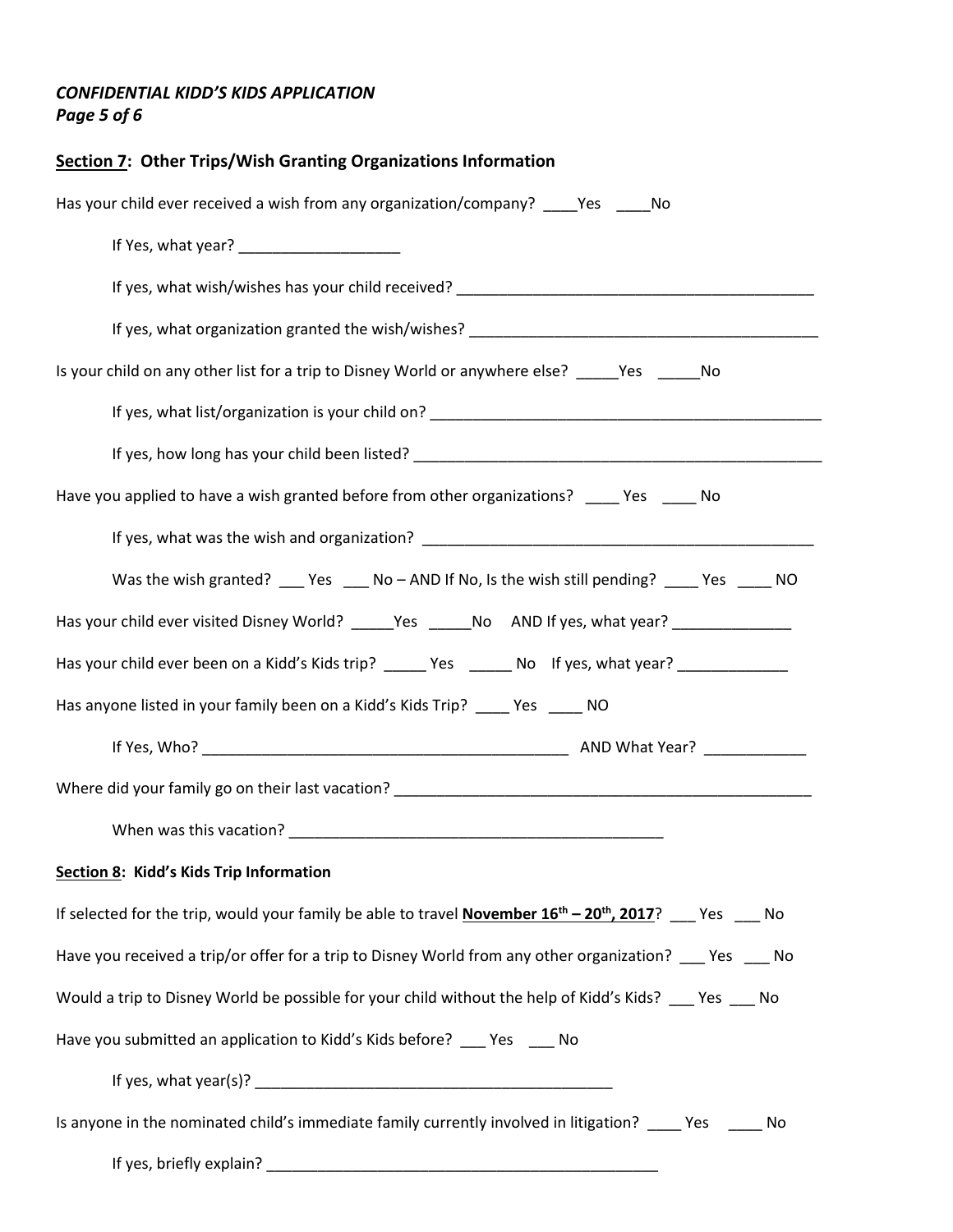#### *CONFIDENTIAL KIDD'S KIDS APPLICATION Page 6 of 6*

#### **Section 9: RELEASE**

I hereby certify that the information I have provided in this application is true, correct and complete. I hereby authorize The Kraddick Foundation, also known as Kidd's Kids, or anyone acting on their behalf, to investigate the statements made in this application, any references provided herein, and to conduct any investigation regarding the existence of any record of criminal offenses committed by any individual 13 years of age or older who will or may accompany the child nominated in this application on the trip or at any event associated therewith, and further authorize the release of such information without liability to Kraddick Foundation, its affiliates and subsidiaries, and their respective officers, directors, employees, agents, successors, and assigns, or any person acting under their authority. **I HEREBY WAIVE, RELEASE AND DISCHARGE THE KRADDICK FOUNDATION, ITS AFFILIATES AND SUBSIDIARIES, AND THEIR RESPECTIVE OFFICERS, DIRECTORS, EMPLOYEES, AGENTS, SUCCESSORS, AND ASSIGNS, OR ANY PERSON ACTING UNDER THEIR AUTHORITY (RELEASEES) FROM ANY LIABILITY ARISING FROM THE RELEASE OF SUCH INFORMATION, INCLUDING ANY LIABLITY THAT MAY ARISE FROM A NEGLIGENT ACT OR OMISSION OF RELEASEES.**



220 E. Las Colinas Blvd, Suite C-210, Irving, TX 75039 (972) 432-8595 (P) | (214) 853-5212 (F) Lyndsay@KraddickFoundation.com www.KiddsKids.com

This application will be considered without regard to race, color, religion, national origin, sex, sexual orientation, or marital status. If you have any questions regarding this application, please contact us.